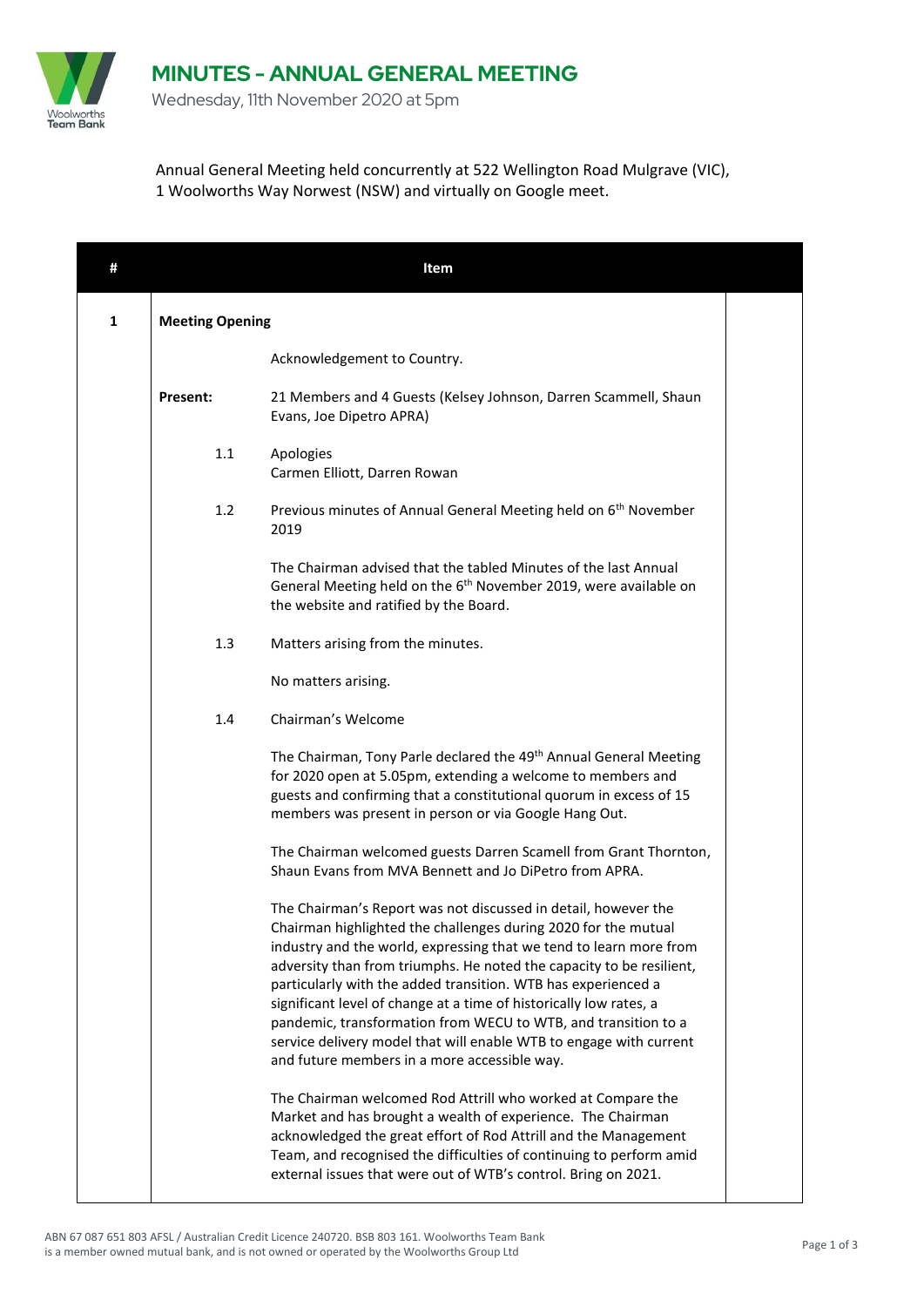

## **MINUTES - ANNUAL GENERAL MEETING**

Wednesday, 11th November 2020 at 5pm

| $\overline{2}$ | <b>Matters for Discussion</b>                                                                                                                                                           |
|----------------|-----------------------------------------------------------------------------------------------------------------------------------------------------------------------------------------|
|                | 2.1<br>AGM receives the Financial Reports.                                                                                                                                              |
|                | The Annual report was ratified by the Board of Directors on 16 <sup>th</sup><br>October 2020 and has been available online at<br>Woolworthsteambank.com.au since the 21st October 2020. |
|                | There is no statutory requirement to adopt the Annual Report, but it<br>does allow members to ask questions. There were no questions.                                                   |
|                | Declaration of ballot for election of directors.<br>2.2                                                                                                                                 |
|                | Motions                                                                                                                                                                                 |
|                | Directors Anthony Wilson, Carmen Elliott and Chris Cramond retire by<br>rotation and are eligible for re-election.                                                                      |
|                | Directors Jane Ogg and Peter Hathaway performed in casual terms and<br>offered themselves for re-election.                                                                              |
|                | Motion to appoint Anthony Wilson to the Woolworths Team Bank<br>board of directors for a further term of 1 year.                                                                        |
|                | Moved: Stephen Cook<br>Carried.<br>Seconded: Brendan Flynn                                                                                                                              |
|                | Motion to appoint Carmen Elliott to the Woolworths Team Bank board<br>of directors for a further term of 1 year.                                                                        |
|                | Seconded: Dianne Micalieff Carried.<br>Moved: Rajah Rajasthan                                                                                                                           |
|                | Motion to appoint Chris Cramond to the Woolworth Team Bank for<br>the board of directors for a further term of 3 years.                                                                 |
|                | Seconded: Bree Ashley<br>Moved: Peter Hathaway<br>Carried.                                                                                                                              |
|                | Motion to appoint Jane Ogg to the Woolworths Team Bank board of<br>directors for a further term of 3 years,                                                                             |
|                | <b>Moved: Chris Cramond</b><br>Seconded: Stephen Cook<br>Carried.                                                                                                                       |
|                | Motion to appoint Peter Hathaway to the Woolworths Team Bank<br>board of directors for a further term of 3 years.                                                                       |
|                | Moved: Brendan Flynn<br>Seconded: Chris Cramond<br>Carried.                                                                                                                             |
|                | <b>Other Business</b><br>2.3                                                                                                                                                            |
|                | There were no other business matters and the Chairman thanked<br>everyone for their attendance.                                                                                         |